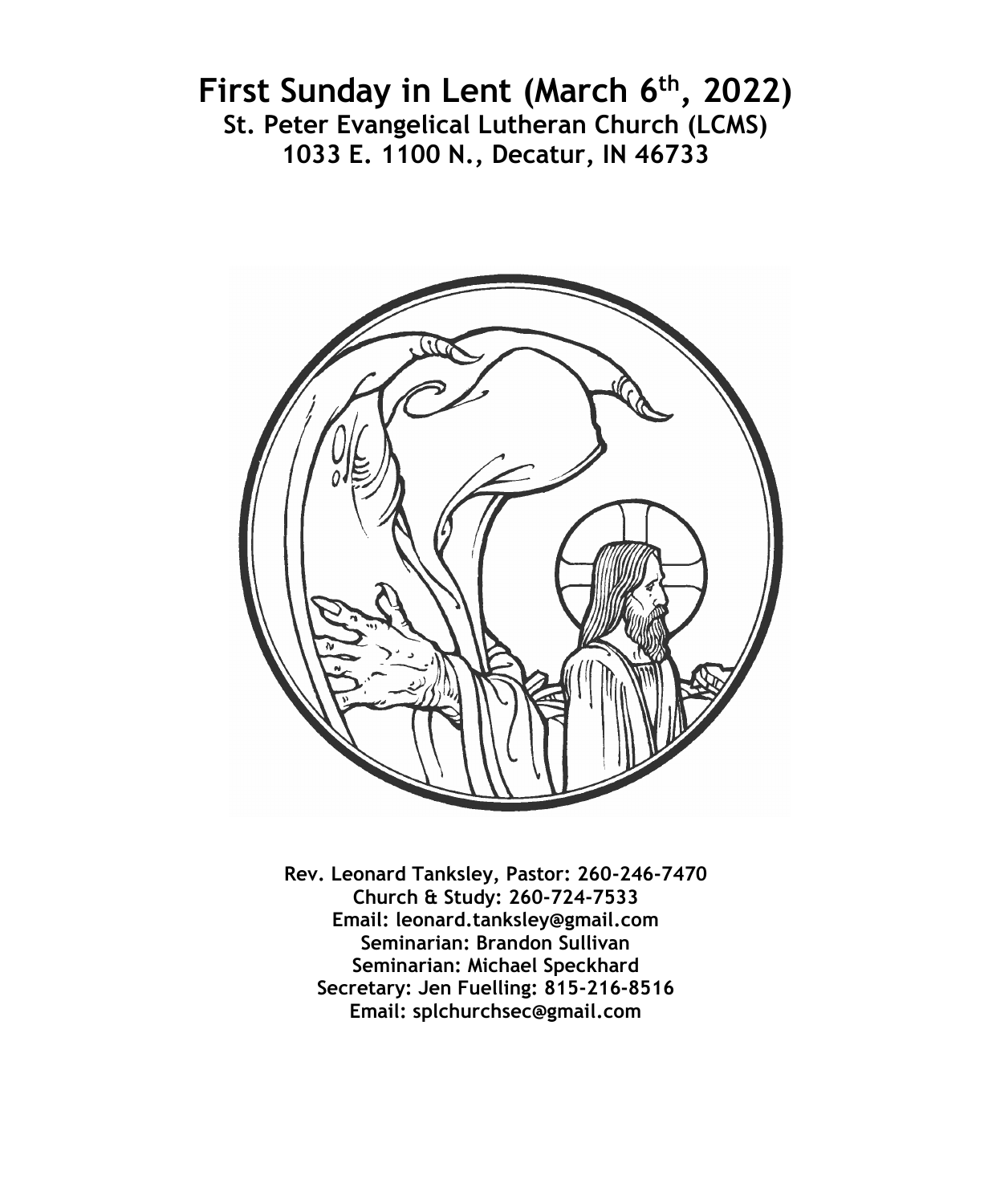## **Opening Hymn: 718 Jesus, Lead Thou On**

*Stand*

*The sign of the cross may be made by all in remembrance of their Baptism.*

- **P** In the name of the Father and of the  $\pm$  Son and of the Holy Spirit.
- C **Amen.**
- P Our help is in the name of the Lord,
- C **who made heaven and earth.**
- P If You, O Lord, kept a record of sins, O Lord, who could stand?
- C **But with You there is forgiveness; therefore You are feared.**
- P Since we are gathered to hear God's Word, call upon Him in prayer and praise, and receive the body and blood of our Lord Jesus Christ in the fellowship of this altar, let us first consider our unworthiness and confess before God and one another that we have sinned in thought, word, and deed, and that we cannot free ourselves from our sinful condition. Together as His people let us take refuge in the infinite mercy of God, our heavenly Father, seeking His grace for the sake of Christ, and saying: God, be merciful to me, a sinner.
- C **Almighty God, have mercy upon us, forgive us our sins, and lead us to everlasting life. Amen.**
- P Almighty God in His mercy has given His Son to die for you and for His sake forgives you all your sins. As a called and ordained servant of Christ, and by His authority, I therefore forgive you all your sins in the name of the Father and of the  $\pm$  Son and of the Holy Spirit.
- C **Amen.**

## **Introit**

When he calls to me, I will answer him; I will be with him in  $|$  trouble;<sup>\*</sup>

I will rescue him and | honor him.

## **With long life I will sat-** | **isfy him**\*

## **and show him my sal-** | **vation.**

Because you have made the LORD your | dwelling place—\* the Most High, who is my  $|$  refuge—

**no evil shall be allowed to be-** | **fall you,**\*

# **no plague come** | **near your tent.**

For he will command his angels con- | cerning you\*

to guard you in  $\parallel$  all your ways.

## **On their hands they will** | **bear you up,**\*

#### **lest you strike your foot a-** | **gainst a stone.**

You will tread on the lion and the |adder:\*

the young lion and the serpent you will trample | underfoot.

**Glory be to the Father and** | **to the Son**\*

**and to the Holy** | **Spirit;**

**as it was in the be-** | **ginning,**\*

**is now, and will be forever.** | **Amen.**

When he calls to me, I will answer him; I will be with him in  $|$  trouble;<sup>\*</sup>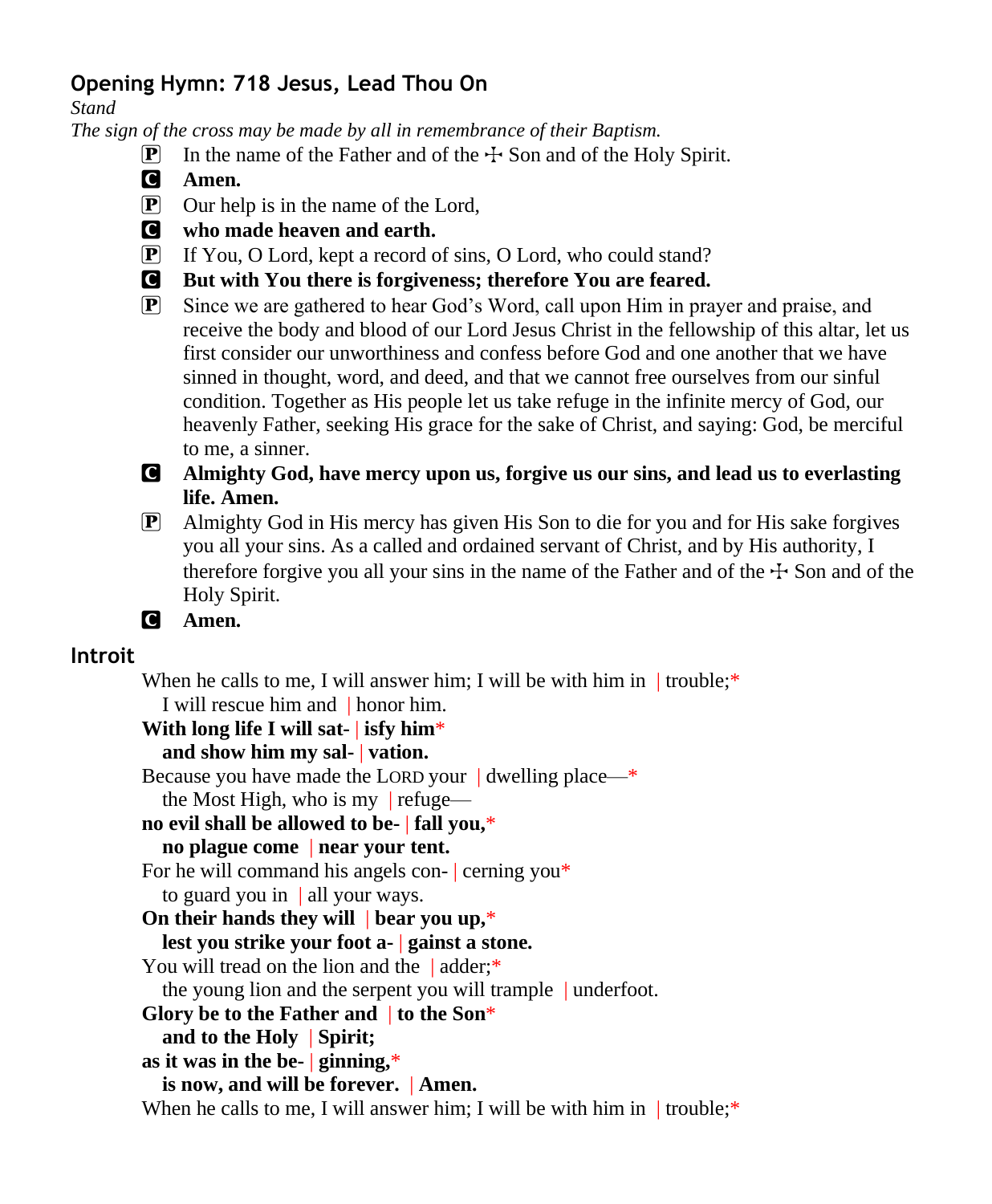I will rescue him and | honor him. **With long life I will sat-** | **isfy him**\* **and show him my sal-** | **vation.**

C **Lord, have mercy; Christ, have mercy; Lord, have mercy.**

## **Salutation and Collect of the Day**

P The Lord be with you.

### C **And also with you.**

P Let us pray.

O Lord God, You led Your ancient people through the wilderness and brought them to the promised land. Guide the people of Your Church that following our Savior we may walk through the wilderness of this world toward the glory of the world to come; through Jesus Christ, Your Son, our Lord, who lives and reigns with You and the Holy Spirit, one God, now and forever.

#### C **Amen.**

#### *Sit*

#### **Old Testament Reading** *Deuteronomy 26:1–11*

<sup>1"</sup>When you come into the land that the LORD your God is giving you for an inheritance and have taken possession of it and live in it,  $\frac{2}{10}$  shall take some of the first of all the fruit of the ground, which you harvest from your land that the LORD your God is giving you, and you shall put it in a basket, and you shall go to the place that the LORD your God will choose, to make his name to dwell there. <sup>3</sup>And you shall go to the priest who is in office at that time and say to him, 'I declare today to the LORD your God that I have come into the land that the LORD swore to our fathers to give us.' <sup>4</sup>Then the priest shall take the basket from your hand and set it down before the altar of the LORD your God.

<sup>5"</sup>And you shall make response before the LORD your God, 'A wandering Aramean was my father. And he went down into Egypt and sojourned there, few in number, and there he became a nation, great, mighty, and populous. <sup>6</sup>And the Egyptians treated us harshly and humiliated us and laid on us hard labor. <sup>7</sup>Then we cried to the LORD, the God of our fathers, and the LORD heard our voice and saw our affliction, our toil, and our oppression. <sup>8</sup>And the LORD brought us out of Egypt with a mighty hand and an outstretched arm, with great deeds of terror, with signs and wonders. <sup>9</sup>And he brought us into this place and gave us this land, a land flowing with milk and honey. <sup>10</sup>And behold, now I bring the first of the fruit of the ground, which you, O LORD, have given me.' And you shall set it down before the LORD your God and worship before the LORD your God. <sup>11</sup>And you shall rejoice in all the good that the LORD your God has given to you and to your house, you, and the Levite, and the sojourner who is among you."

- $\overline{A}$  This is the Word of the Lord.
- C **Thanks be to God.**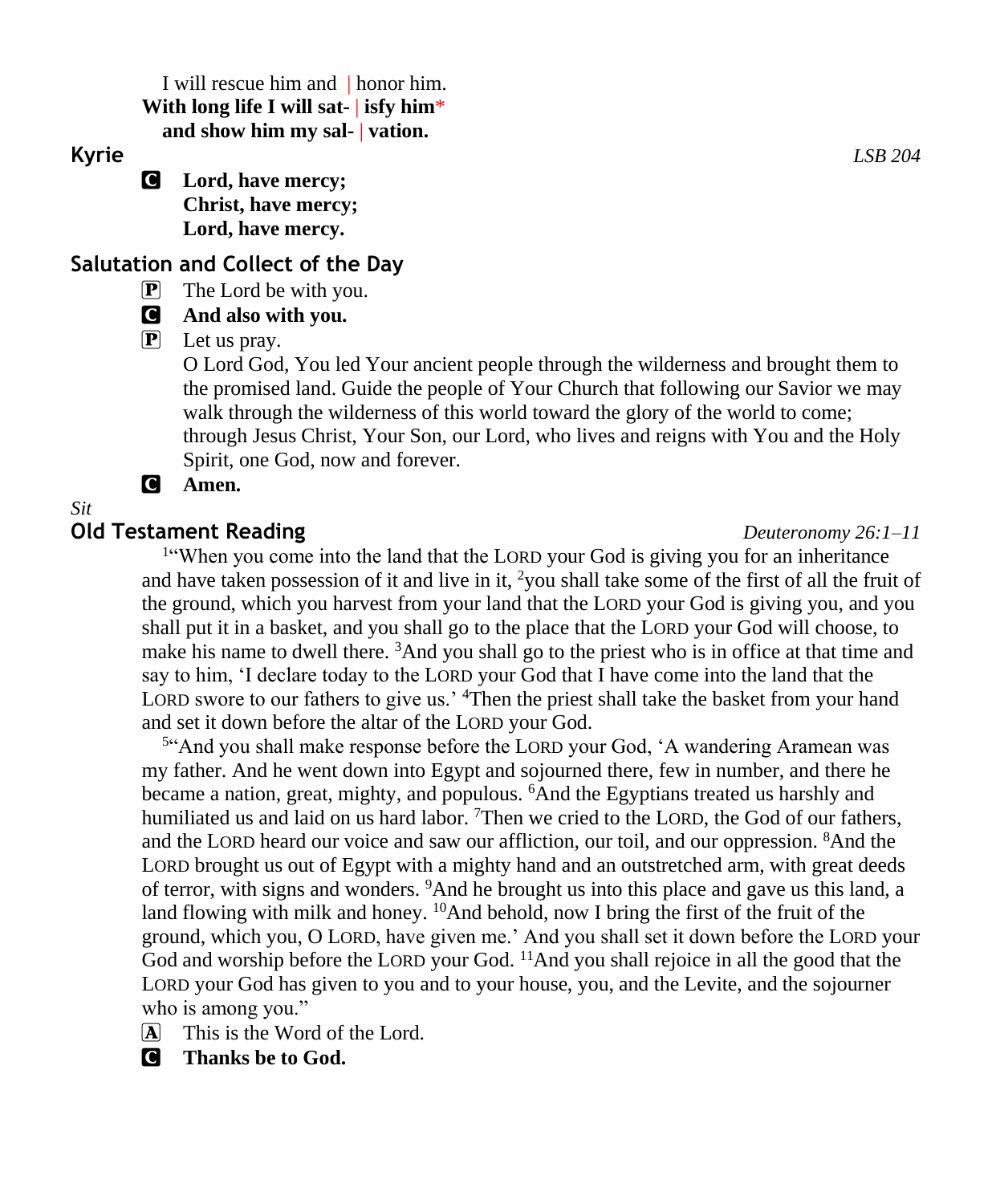"The word is near you, in your mouth and in your heart" (that is, the word of faith that we proclaim); <sup>9</sup>because, if you confess with your mouth that Jesus is Lord and believe in your heart that God raised him from the dead, you will be saved.  $^{10}$ For with the heart one believes and is justified, and with the mouth one confesses and is saved.  $^{11}$ For the Scripture says, "Everyone who believes in him will not be put to shame."  $^{12}$ For there is no distinction between Jew and Greek; the same Lord is Lord of all, bestowing his riches on all who call on him. <sup>13</sup>For "everyone who calls on the name of the Lord will be saved."

A This is the Word of the Lord.

C **Thanks be to God.**

*Stand*

## **Holy Gospel** *Luke 4:1–13*

P The Holy Gospel according to St. Luke, the fourth chapter.

## **G** Glory to You, O Lord.

<sup>1</sup> Jesus, full of the Holy Spirit, returned from the Jordan and was led by the Spirit in the wilderness <sup>2</sup> for forty days, being tempted by the devil. And he ate nothing during those days. And when they were ended, he was hungry. <sup>3</sup>The devil said to him, "If you are the Son of God, command this stone to become bread." <sup>4</sup>And Jesus answered him, "It is written, 'Man shall not live by bread alone.'" <sup>5</sup>And the devil took him up and showed him all the kingdoms of the world in a moment of time, <sup>6</sup>and said to him, "To you I will give all this authority and their glory, for it has been delivered to me, and I give it to whom I will. <sup>7</sup>If you, then, will worship me, it will all be yours." <sup>8</sup>And Jesus answered him, "It is written,

"'You shall worship the Lord your God,

and him only shall you serve.'"

<sup>9</sup>And he took him to Jerusalem and set him on the pinnacle of the temple and said to him, "If you are the Son of God, throw yourself down from here, <sup>10</sup>for it is written,

"He will command his angels concerning you,

to guard you,'

 $^{11}$ and

"'On their hands they will bear you up,

lest you strike your foot against a stone.'"

<sup>12</sup>And Jesus answered him, "It is said, 'You shall not put the Lord your God to the test.'"

<sup>13</sup>And when the devil had ended every temptation, he departed from him until an opportune time.

 $\mathbf{P}$  This is the Gospel of the Lord.

C **Praise to You, O Christ.**

# **Nicene Creed**

C **I believe in one God,**

 **the Father Almighty, maker of heaven and earth and of all things visible and invisible.**

**And in one Lord Jesus Christ, the only-begotten Son of God,**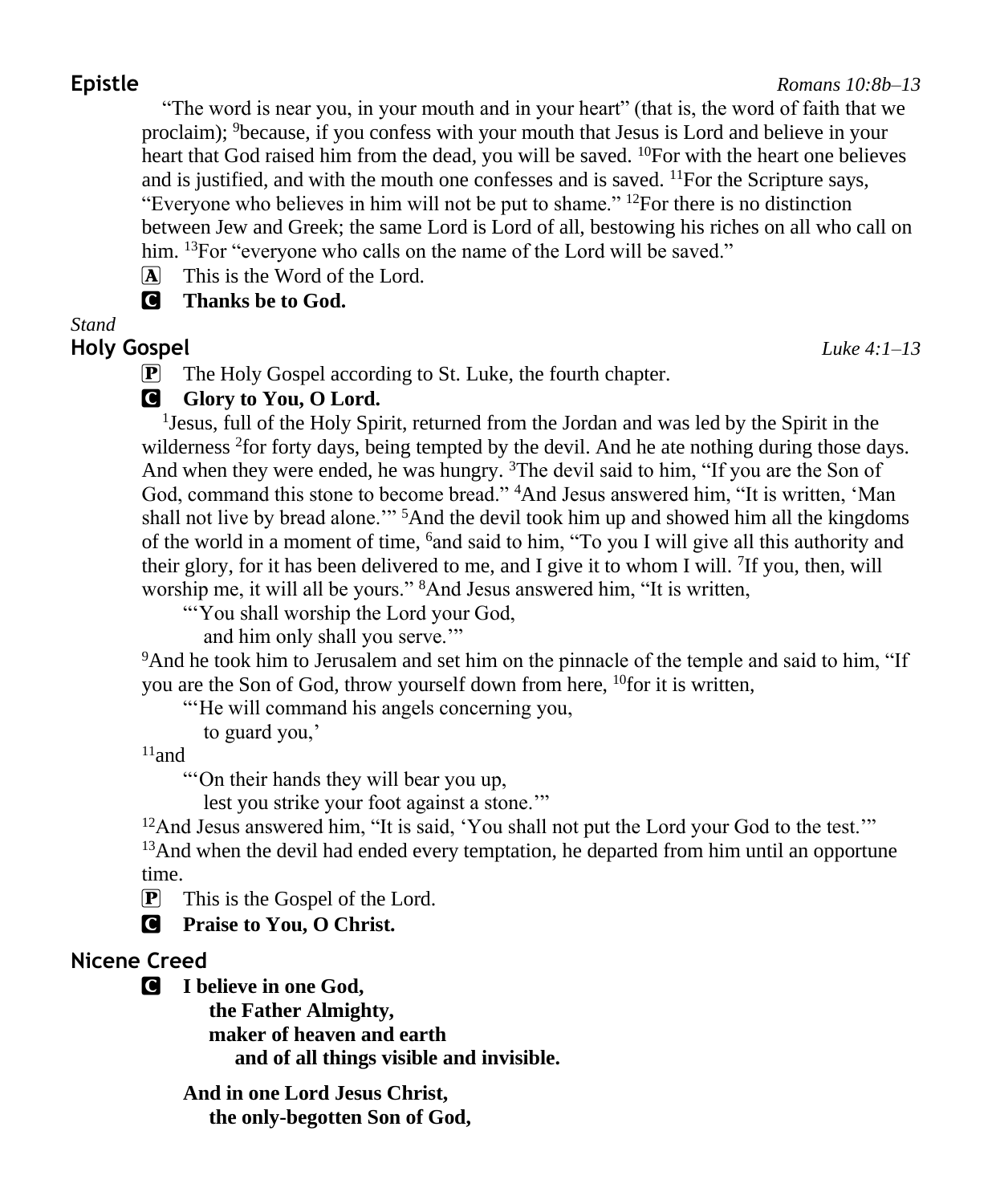**begotten of His Father before all worlds, God of God, Light of Light, very God of very God, begotten, not made, being of one substance with the Father, by whom all things were made; who for us men and for our salvation came down from heaven and was incarnate by the Holy Spirit of the virgin Mary and was made man; and was crucified also for us under Pontius Pilate. He suffered and was buried. And the third day He rose again according to the Scriptures and ascended into heaven and sits at the right hand of the Father. And He will come again with glory to judge both the living and the dead, whose kingdom will have no end.**

**And I believe in the Holy Spirit,**

 **the Lord and giver of life,**

 **who proceeds from the Father and the Son, who with the Father and the Son together is worshiped and glorified, who spoke by the prophets.**

 **And I believe in one holy Christian and apostolic Church,**

 **I acknowledge one Baptism for the remission of sins,**

 **and I look for the resurrection of the dead**

and the life  $\div$  of the world to come. Amen.

*Sit*

# **Hymn of the Day: 655 Lord, Keep Us Steadfast in Your Word**

## **Sermon**

*Stand*

## **Prayer of the Church**

- $\boxed{\mathbf{P}}$  In peace, let us pray to the Lord:
- C **Lord, have mercy.**
- $\boxed{\mathbf{P}}$  For deliverance, that the Lord Most High would be our dwelling place and refuge against every evil and plague, and that by the work of the Holy Spirit we might be satisfied with His salvation, let us pray to the Lord:
- 
- C **Lord, have mercy.**
- P For faith to follow our Lord Jesus and resist temptation, that we would come through this fallen world to dwell with Him forever, let us pray to the Lord:



- P For pastors, that God would command His angels concerning them, guard them in all their ways and bear them up as they proclaim the One who trampled the serpent underfoot by His death for our sin, let us pray to the Lord:
- C **Lord, have mercy.**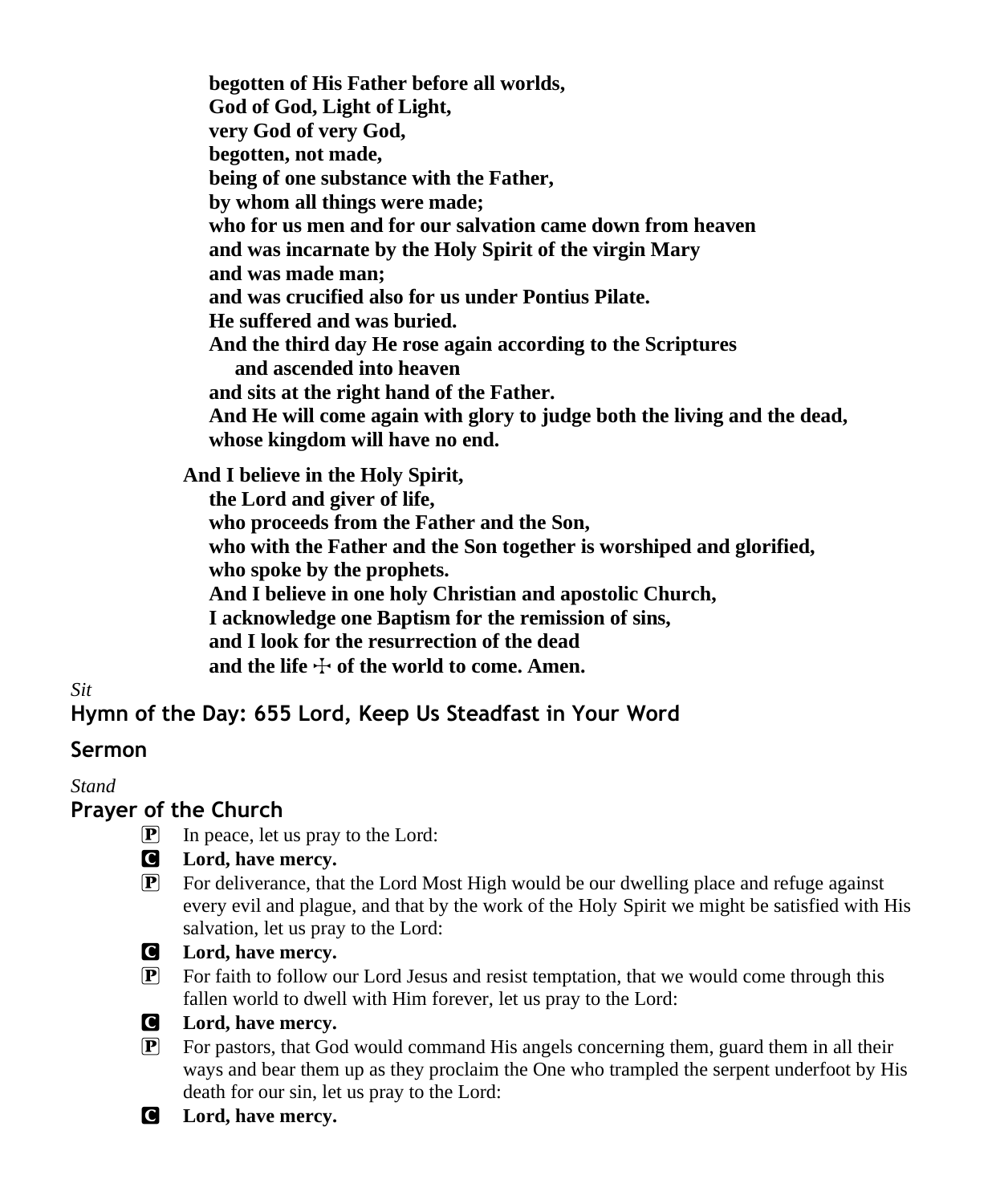$\mathbb{P}$  For parents, that God would bless them with all wisdom as they teach their children His ways, bestowing His riches in His Word so that all may confess with their mouths that Jesus is Lord, let us pray to the Lord:



#### C **Lord, have mercy.**

 $\mathbb{P}$  For the governing authorities, that God would protect them from every temptation of the devil, who falsely claims sovereignty over them, and equip them to curb what is evil and promote what is good, let us pray to the Lord:

#### C **Lord, have mercy.**

P For those in need of healing and restoration, especially: Charlie Crosby Kay Brown (Sister of Dave and Lynn Matthews) for strength as she receives therapy Cathy Runyon (Sister of Brenda Wolf and Becky Fuelling) Helene Hegerfeld (Mother of Brenda Scherer) Joyce Kenny (Cousin of Brenda Wolf and Becky Fuelling) Ron Franz for strength and healing Marshall Scheumann Della Hormann (Mother of Karen Franz) Lynn and Lori Matthews Troy Stults (Son of Andy and Brenda Wolf) Eldora Fuelling Andy Buuck (Nephew of Suzann Rekeweg) Jim and Becky Fuelling Andy Wolf as he recovers from knee surgery

 Tammy Dahling (wife of the Rev. Dan Dahling) as she undergoes chemotherapy that God would answer their prayers, be with them in trouble and rescue them according to His gracious will, let us pray to the Lord:

#### C **Lord, have mercy.**

P For a right reception of the Lord's Supper, that God would unite His people in a right confession of His Word and bring them with penitent hearts to receive the great riches of His Son's body and blood for their salvation, let us pray to the Lord:



#### C **Lord, have mercy.**

- P Almighty God, Your Son was led by the Spirit into the wilderness to suffer temptation for our sake as part of our redemption. Strengthen us when we are tempted so that we do not take His obedience for granted, and teach us to rely upon Your Word as our defense against the evil one; through the same Jesus Christ, Your Son, our Lord, who lives and reigns with You and the Holy Spirit, one God, now and forever.
- C **Amen.**

## **Preface** *LSB 208*

- $\mathbf{P}$  The Lord be with you.
- C **And also with you.**
- $\boxed{\mathbf{P}}$  Lift up your hearts.
- C **We lift them to the Lord.**
- P Let us give thanks to the Lord our God.
- C **It is right to give Him thanks and praise.**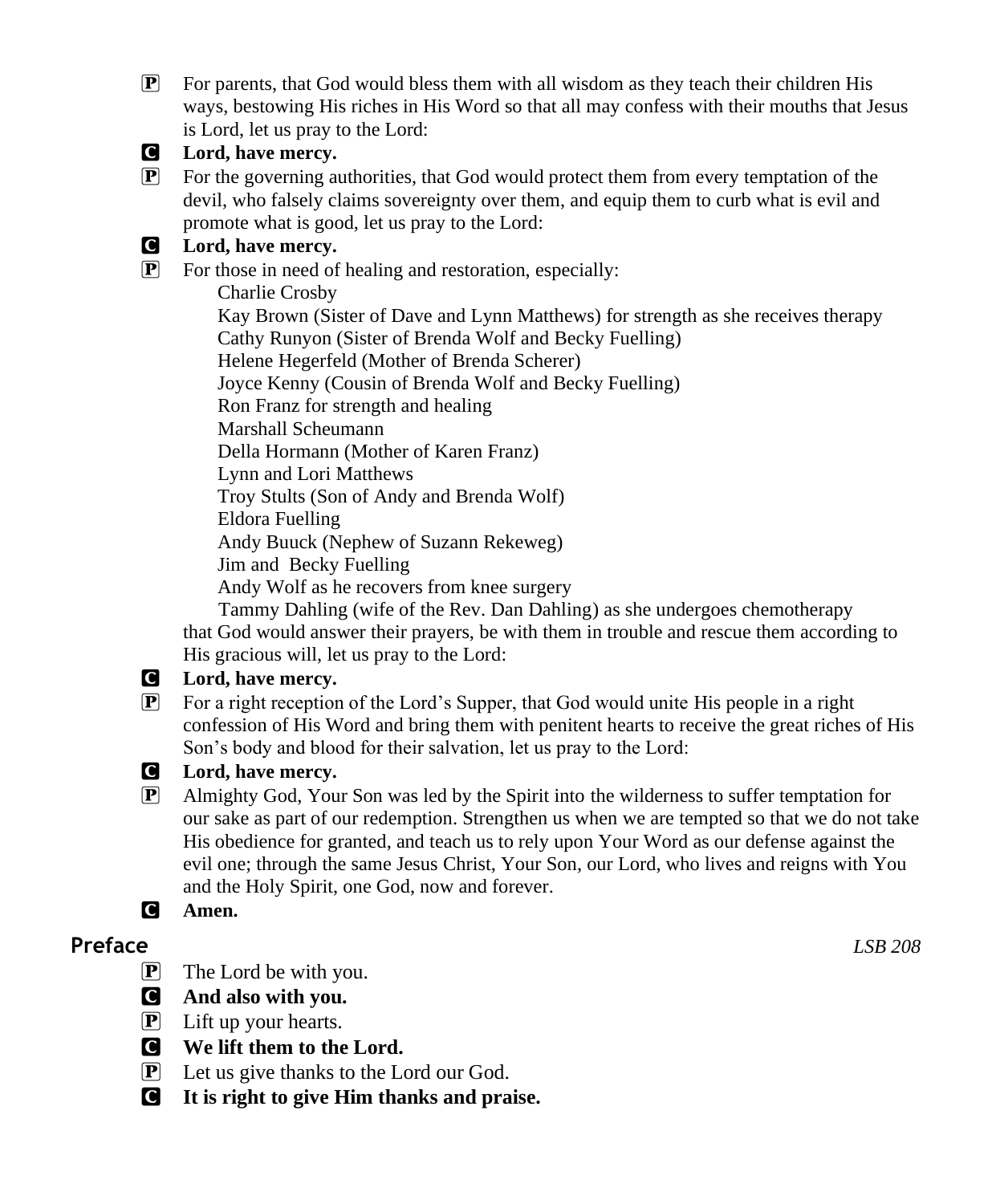$\mathbf{P}$  It is truly good, right, and salutary that we should at all times and in all places give thanks to You, O Lord, holy Father, almighty and everlasting God, for the countless blessings You so freely bestow on us and all creation. Above all, we give thanks for Your boundless love shown to us when You sent Your only-begotten Son, Jesus Christ, into our flesh and laid on Him our sin, giving Him into death that we might not die eternally. Because He is now risen from the dead and lives and reigns to all eternity, all who believe in Him will overcome sin and death and will rise again to new life. Therefore with angels and archangels and with all the company of heaven we laud and magnify Your glorious name, evermore praising You and saying:

#### **Sanctus** *LSB 208*

#### C **Holy, holy, holy Lord God of Sabaoth adored; Heav'n and earth with full acclaim shout the glory of Your name. Sing hosanna in the highest, sing hosanna to the Lord; Truly blest is He who comes in the name of the Lord!** Text: Stephen P. Starke

# **Prayer of Thanksgiving**

 $\mathbb{P}$  Blessed are You, O Lord our God, king of all creation, for You have had mercy on us and given Your only-begotten Son that whoever believes in Him should not perish but have eternal life.

At Your command, Abraham prepared to offer his son Isaac as a sacrifice on the mountain; yet, in mercy You provided a ram as a substitute. We give You thanks that on Calvary You spared not Your only Son but sent Him to offer His life as a ransom for many.

As we eat and drink His body and blood, grant us, like Abraham our father, to trust in Your promise now fulfilled in Christ, the Lamb of God, who takes away the sin of the world.

Hear us as we pray in His name and as He has taught us:

## **Lord's Prayer**

- C **Our Father who art in heaven,**
	- **hallowed be Thy name, Thy kingdom come, Thy will be done on earth as it is in heaven; give us this day our daily bread; and forgive us our trespasses as we forgive those who trespass against us; and lead us not into temptation, but deliver us from evil. For Thine is the kingdom and the power and the glory forever and ever. Amen.**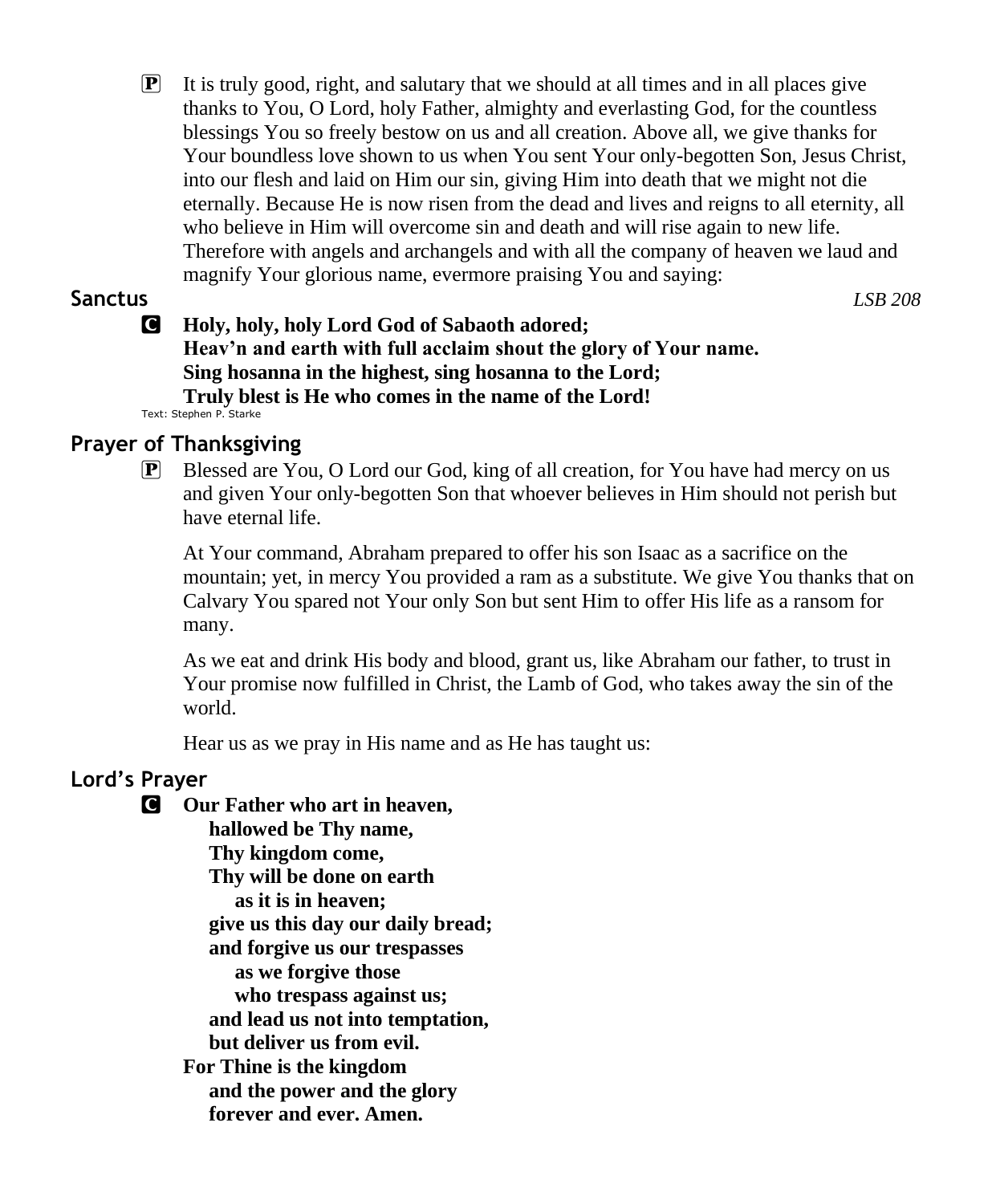## **The Words of Our Lord**

 $\boxed{\mathbf{P}}$  Our Lord Jesus Christ, on the night when He was betrayed, took bread, and when He had given thanks, He broke it and gave it to the disciples and said: "Take, eat; this is My  $\pm$ body, which is given for you. This do in remembrance of Me."

In the same way also He took the cup after supper, and when He had given thanks, He gave it to them, saying: "Drink of it, all of you; this cup is the new testament in My  $\pm$ blood, which is shed for you for the forgiveness of sins. This do, as often as you drink it, in remembrance of Me."

## **Pax Domini**

 $\mathbf{P}$  The peace of the Lord be with you always.

C **Amen.**

## **Agnus Dei** *LSB 210*

- C **1 O Jesus Christ, true Lamb of God, You take the sin of the world away; O Jesus Christ, true Lamb of God, Have mercy on us, Lord, we pray.**
	- **2 O Jesus Christ, true Lamb of God, You take the sin of the world away; Have mercy on us, Jesus Christ, And grant us peace, O Lord, we pray.**

Text: Stephen P. Starke

#### *Sit*

#### **Distribution**

**521 Christ, the Lord of Hosts, Unshaken 529 Since Our Great High Priest, Christ Jesus 418 O Lord, throughout These Forty Days**

#### *Stand*

#### **Nunc Dimittis** *LSB 211*

C **1 O Lord, now let Your servant Depart in heav'nly peace, For I have seen the glory Of Your redeeming grace: A light to lead the Gentiles Unto Your holy hill, The glory of Your people, Your chosen Israel. 2 All glory to the Father, All glory to the Son, All glory to the Spirit, Forever Three in One; For as in the beginning, Is now, shall ever be, God's triune name resounding Through all eternity.**

## **Post-Communion Collect**

 $\mathbf{\overline{A}}$  Let us pray.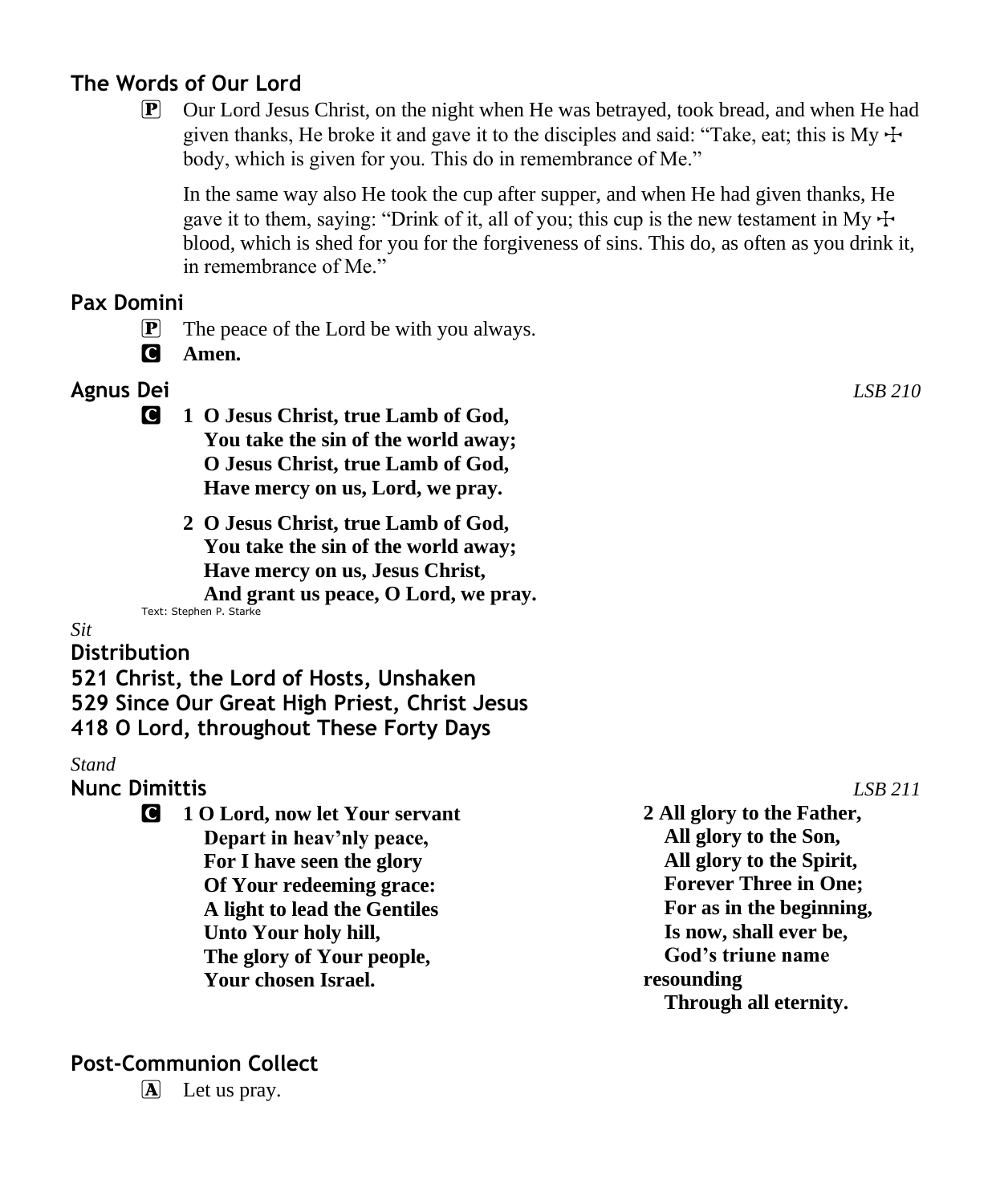We give thanks to You, almighty God, that You have refreshed us through this salutary gift, and we implore You that of Your mercy You would strengthen us through the same in faith toward You and in fervent love toward one another; through Jesus Christ, Your Son, our Lord, who lives and reigns with You and the Holy Spirit, one God, now and forever.

C **Amen.**

## **Benedicamus** *LSB 212*

A Let us bless the Lord.

C **Thanks be to God.**

## **Benediction**

P The Lord bless you and keep you. The Lord make His face shine on you and be gracious to you. The Lord look upon you with favor and  $\pm$  give you peace.

C **Amen.**

# **Hymn to Depart: 656 A Mighty Fortress Is Our God**

**In His Service Today: Preacher and Celebrant:** The Rev. Leonard Tanksley **Liturgist:** The Sem. Brandon Sullivan **Organist:** Mrs. Jackie Sanderson **Deacons:** Bruce Scherer (Head), Joe Werling, Matt Braun, Fred M. Fuelling **Elders:** John Fuelling (Head), Andy Wolf, Rod Busick, Jim Fuelling

# **ANNOUNCEMENTS**

*OFFERINGS:* Home Purpose- \$4,926.00; Missions- \$40.00; Building Fund- \$150.00; Total Offerings- \$5,116.00; SPI- \$25.00.

*LENTEN MIDWEEK SERVICES* will begin with Ash Wednesday service on Wednesday, March 2nd and will continue every Wednesday evening at 7pm through Wednesday, April  $6<sup>th</sup>$ . A soup supper will take place at 5:30pm before each midweek service.

*ORGAN RECITAL:* St. Peter Fuelling Ev. Lutheran Church will be hosting an Organ Recital on May 22, 2022. Mark the date on your calendars- more details will follow.

*ST. JOHN BINGEN ANNUAL FISH AND TENDERLOIN DINNER* is Sunday March 20,2022 held at Wyneken Memorial School, 11565 N US 27, Decatur from 10:00am – 1:00pm; Adults \$12.00 Children 6-12 \$6.00 5and under free. DINE IN or Drive thru Takeout. CASH or CHECK: NOT accepting credit cards this year. Contact Kevin Brown 260-615-6059 with any questions.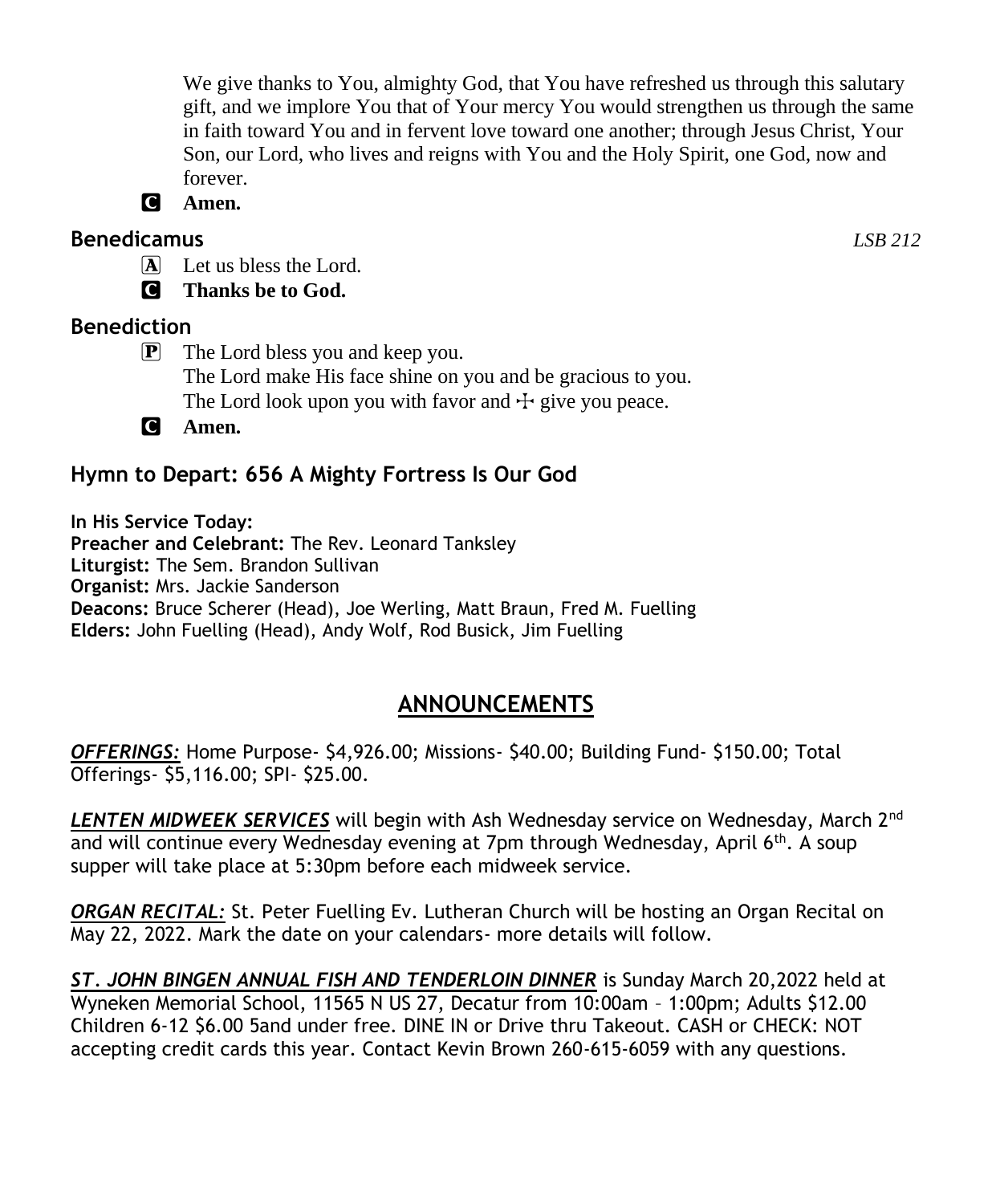*SEARCHING FOR 3 RD/4TH TEACHER:* Zion Lutheran School is seeking a ¾ grade teacher for the 2022-2023 academic year. Individuals who have LCMS synodical and theological training, as well as an Indiana teaching license, are preferred. Those interested are asked to submit a resume and cover letter. For additional information, please contact Jessica Heckler at 260-728-9995 or [jheckler@ziondecatur.com.](mailto:jheckler@ziondecatur.com)

*ORGAN AND BRASS CONCERT:* On Sunday, March 27, at 3 p.m., organist Michael Hollman and the Zion Lutheran Brass Choir, directed by Bryen Warfield, will present an organ and brass concert at Zion Lutheran Church, 2313 South Hanna Street. The concert will include works by Michel Richard Delalande (Musique Royale), J.S. Bach (Toccata, Adagio, and Fugue in C major - BWV 564), Richard Webster (Hymn Setting on "Ride On! Ride On In Majesty"), Leo Sowerby (Prelude on "Capel"), Morten Lauridsen ("O Nata Lux" from the motet, "Lux Aeterna"), César Franck (Chorale in b minor ), and Marcel Dupré (Poème héroïque). Admission is free and the recital is open to the public. A reception will follow the program.

## *CHURCH CALENDAR FOR WEEK OF MARCH 6 th, 2022*

| <b>TODAY</b>    | $9:00$ am | Divine Service with Holy Communion |
|-----------------|-----------|------------------------------------|
|                 |           | Bible Study/Sunday School          |
| <b>TUESDAY</b>  | $7:00$ pm | <b>Church Elders Meeting</b>       |
| WEDNESDAY       | 10:00 am  | <b>Bible Study</b>                 |
|                 | $5:30$ pm | Soup Supper                        |
|                 | $7:00$ pm | Lenten Midweek Service             |
| <b>THURSDAY</b> | $9:00$ am | Quilting                           |
|                 | $9:30$ am | Pastor's Study Group at Bingen     |
| <b>SUNDAY</b>   | $9:00$ am | <b>Divine Service</b>              |
|                 |           | Bible Study/Sunday School          |